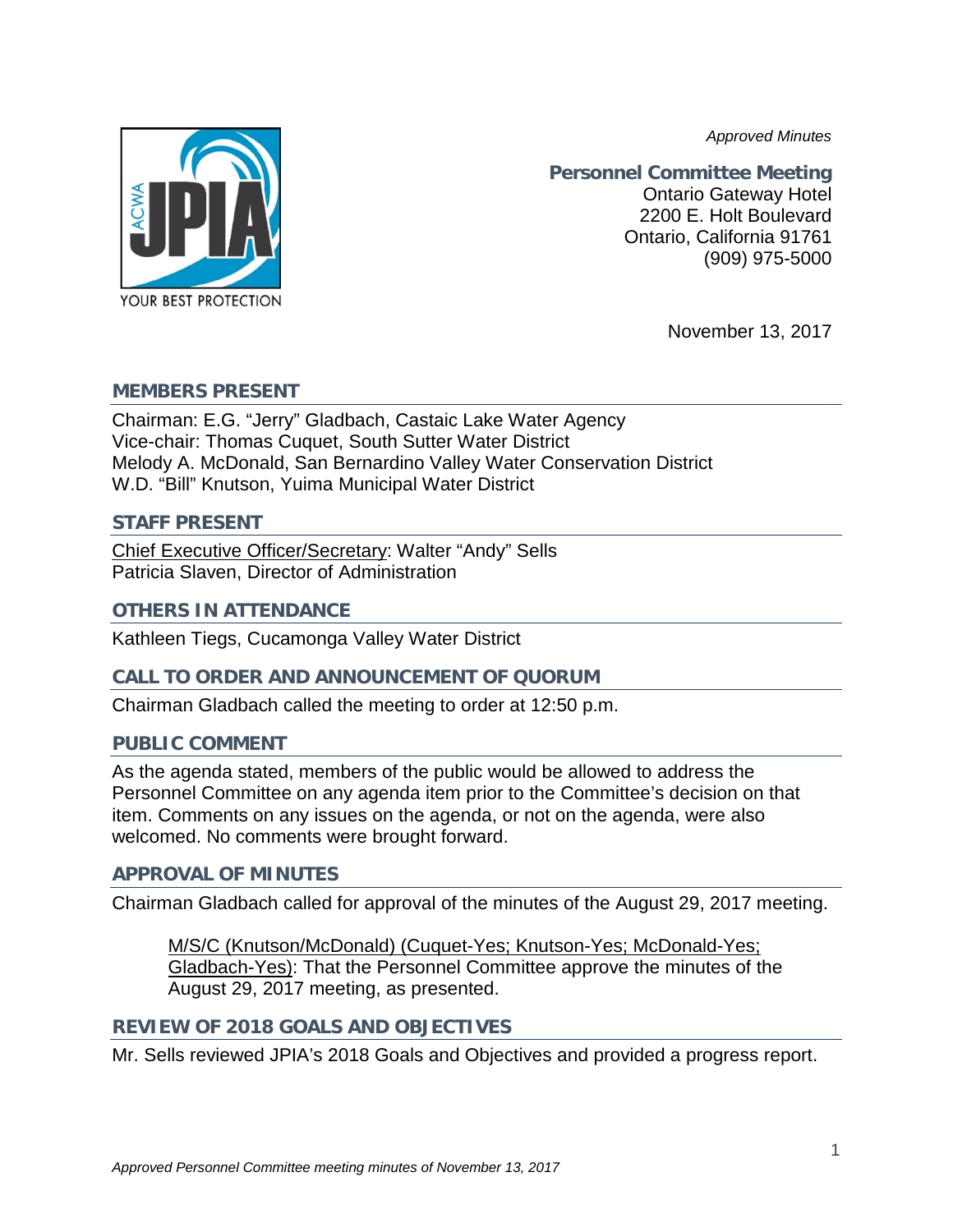# **STAFFING STATUS**

Due to several reasons including the addition of new members to the Liability and Property programs in the last two years, and some staff members taking in additional responsibilities, staff recommended that four new positions be added. Ms. Slaven explained in more detail why these new positions are needed and its effect on current staffing.

M/S/C (Cuquet/Knutson) (Cuquet-Yes; Knutson-Yes; McDonald-Yes; Gladbach-Yes): That the Personnel Committee recommends that the Executive Committee the approval of the four new positions – Administrative Assistant I, Administrative Assistant III, Claims Assistant and Lead Senior Workers' Compensation Examiner, along with the updated Pay Schedule, as presented.

# **RETIREE MEDICAL BENEFIT CHANGES**

Mr. Sells provided a background on the JPIA's retiree and retiree dependent health care benefits and the costs associated with it. Committing to absorbing 100% of all costs for most employees will, over time, create a greater and greater liability for the JPIA.

M/S/C (Cuquet/Knutson) (Cuquet-Yes; Knutson-Yes; McDonald-Yes; Gladbach-Yes): That the Personnel Committee recommends that the Executive Committee approve the that JPIA no longer provide retiree medical coverage for all those hired on or after January 1, 2018.

# **EMPLOYEE HANDBOOK CHANGES**

Ms. Slaven reported on the proposed changes recommended for the Employee Handbook. She reviewed and requested that the Committee review the proposed changes and make a recommendation to the Executive Committee.

M/S/C (Knutson/Cuquet) (Cuquet-Yes; Knutson-Yes; McDonald-Yes; Gladbach-Yes): That the Personnel Committee recommends that the Executive Committee approve the changes for the Employee Handbook, as presented, effective January 1, 2018.

# **POSSIBLE FUTURE CHANGES IN/ADDITION TO BENEFITS**

In order to remain competitive and continue to offer our existing employees options, Patricia shared that several benefits options are being researched for possible further action: 125 Plan, vacation buy back and telecommuting options.

# **STAFF ACTIVITIES**

Ms. Slaven reported on the events and staffing status that have transpired since the last Personnel Committee meeting on August 29, 2017. The report included an EAP scavenger hunt, webinar on cyber security, Leadership Essentials program graduates and new cohorts formed, and Breast Cancer Awareness month activities.